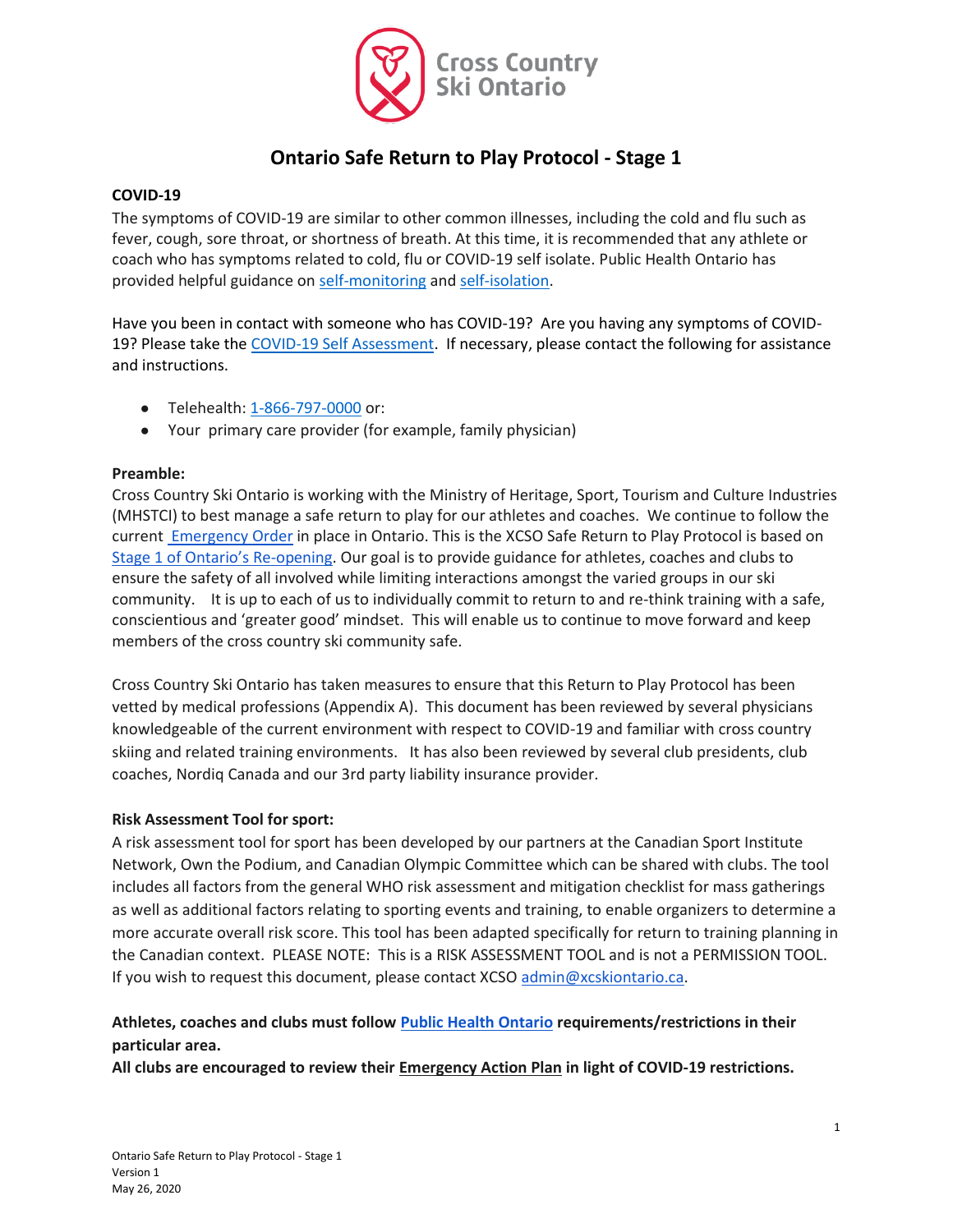

# **Guidelines**

The following information provides guidance for coaches, athletes and facilities. This information will be updated as conditions and restrictions change.

# **For Everyone**

# **Requirement for participation in group training - coaches and athletes.**

- **No symptoms of COVID-19 in the past 14 days.**
- **No close sustained contact with anyone with symptoms of COVID-19 and/or has tested positive for COVID-19 within 14 days of beginning group training.**
- **If the person has had a case of documented COVID-19 infection, confirmation from a health professional indicating they have cleared the infection for COVID-19 and are medically cleared to participate in training is required.**
- **Must be adhering to physical distancing guidelines outside of training environment**

## **General Guidelines:**

**For the time being, all training for cross country skiing should take place outdoors in settings with ample space for physical distancing. When possible, training on your own or with others in your household is strongly encouraged.**

- No physical touching including high fives, hand shakes etc...
- Avoid touching your face, particularly your eyes, nose or mouth
- Avoid contact with people who are sick and/or have signs or symptoms of COVID-19
- Stay home if you are sick and/or have signs or symptoms of COVID-19
- Avoid high-touch areas, where possible, or ensure you clean your hands after

## **The use of masks**:

Currently, [Public Health Canada](https://www.canada.ca/en/public-health/services/diseases/2019-novel-coronavirus-infection/prevention-risks/about-non-medical-masks-face-coverings.html) recommends wearing a homemade non-medical mask/facial covering in the community for periods of time when it is not possible to consistently maintain a 2-metre physical distance from others, particularly in crowded public settings. Public Health Ontario has published [When](https://www.publichealthontario.ca/-/media/documents/ncov/factsheet/factsheet-covid-19-how-to-wear-mask.pdf?la=en)  [and How to Wear a Mask.](https://www.publichealthontario.ca/-/media/documents/ncov/factsheet/factsheet-covid-19-how-to-wear-mask.pdf?la=en) Wearing a mask while completing training activities is not necessary with an emphasis on appropriate physical distancing while completing training activities. Use of a mask is recommended for arrival and departure and while in the coaching zone (see below).

## **Coaching Zone:**

The immediate vicinity around the area where the athletes engage with the coaches. Examples would be: a ski stadium, parking lot, running track or a section of running trail being used for intervals. Until otherwise advised, the maximum group size must adhere to the current [Government of Ontario](https://www.ontario.ca/laws/regulation/200052)  [Regulation 52/20](https://www.ontario.ca/laws/regulation/200052) governing Organized Public Events & Certain Gatherings. This will be reviewed and updated as conditions change.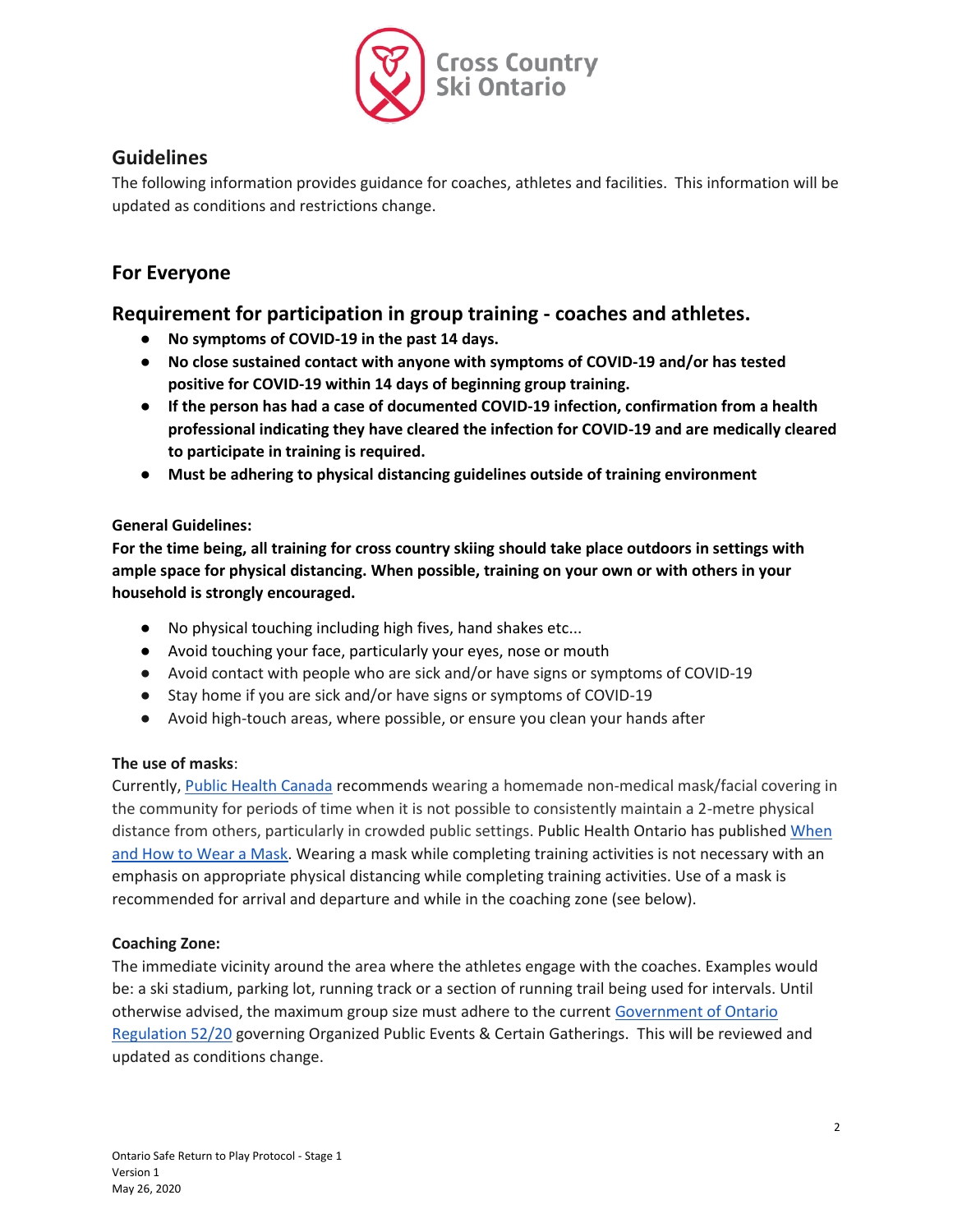

- Maximum group size in an outdoor 'Coaching Zone' is 4 athletes + 1 coach\*. Athletes in the 'Coaching Zone' must follow provincial guidelines for physical distancing and consider increasing spacing as speed increases.
- Further athletes outside of the 'Coaching Zone' also must follow provincial guidelines regarding physical distancing and not forming into groups larger than 5 people.
- Use of a mask is encouraged in the 'Coaching Zone'

\*this will change when/if the Government eases restrictions on group size, or we are otherwise informed by the MHSTCI.

## **Physical Distancing:**

- Maintain a minimum of 2 metres in non speed training
- Increase the minimum distance to greater than 2 metres between other people when engaged in higher speed training activities (ie. roller skiing, running, etc)
- When possible & safe, it is preferable to run / ski / bike BESIDE others instead of BEHIND others (ie on closed roads, wide trails, etc)

### **Hygiene:**

- Do not spit
- Sneeze or cough into your sleeve
- Use a tissue to blow your nose (no snot rockets) and discard tissue immediately and wash your hands or use hand sanitizers afterward.
- Bring hand sanitizer for use before and after training
- Wash your hands when leaving your house, use hand sanitizer when arriving at training
- Shower immediately when returning home and limit contact with others within your "social bubble" until you have showered
- Wash your clothes as soon as you get home

#### **Equipment:**

- Do not share equipment (ie. poles, boots, roller skis, helmets, gloves etc)
- Do not share water bottles, food, towels or other personal items
- If using strength training equipment outdoors (ie chin up bar), equipment must be properly sanitized in between users

#### **Transportation:**

- Travel to/from practice with people from your household do not ride share
- Use of a mask is recommended for arrival and departure
- Park at least one car apart rather than right next to each other to allow for physical distancing
- Arrive ready to go and don't mingle with the group
- Do not mingle post-workout
- Immediately return directly to your household after training to allow showering and proper hygiene prior to contact with others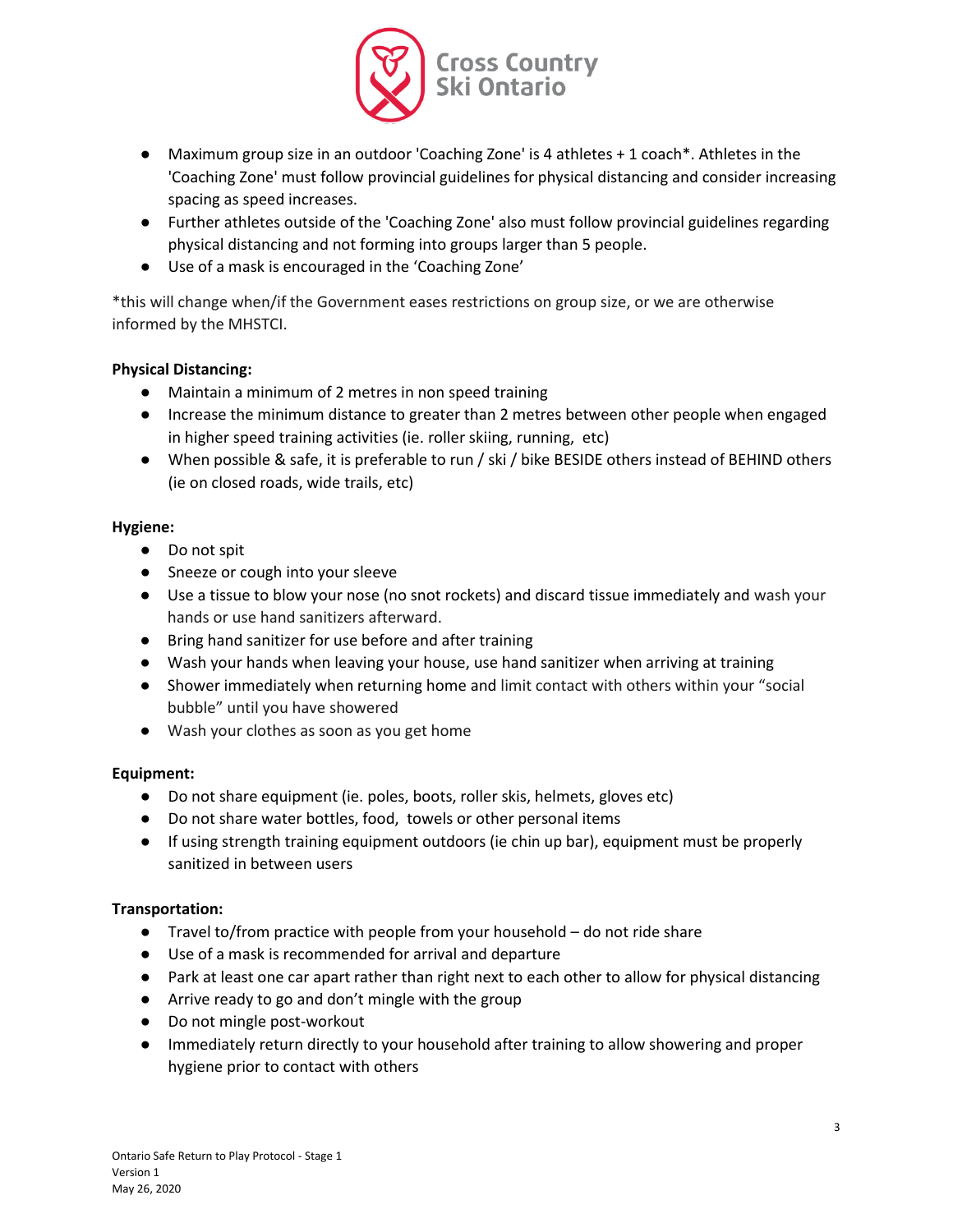

### **Parents/guardians:**

- Parents attending practice must adhere to same guidelines
- If involved in practice should be accounted for in maximum number people counting
- If going on walk etc, parents/guardians must remain distanced and follow all of the above guidelines

### **If an athlete or coach develops symptoms of COVID-19:**

- Seek medical attention
- Suspend group training for 5-7 days to ensure no other athletes develop symptoms if close contact with symptomatic individual has occurred
- Follow Public Health Guidelines for testing in your area

### **Safe Sport:**

● Review [Safe Sport](https://xcskiontario.ca/safe-sport/) guidelines

**\*\*\*It is imperative that all athletes, parents and coaches involved in training respect physical distancing at all times. Failure to do so puts everyone at risk and should not be tolerated under any circumstances. Removal from training is an appropriate repercussion for repeated infractions**\*\*\*

# **Planning for Training & Engaging in the Training Environment:**

| <b>Coaches</b> | <b>Location of Training</b><br>Training locations should be chosen based on the type of workout planned<br>$\bullet$<br>and have plenty of room to allow for physical distancing (city parks, large<br>parking lots etc)<br>• Plan a Site A and a Site B in case of overcrowding at Site A<br>Use good judgement in determining if site relocation is necessary<br>Plan ahead and consult with other local clubs to avoid using the same location<br>$\bullet$<br>at the same time                                                                      |
|----------------|---------------------------------------------------------------------------------------------------------------------------------------------------------------------------------------------------------------------------------------------------------------------------------------------------------------------------------------------------------------------------------------------------------------------------------------------------------------------------------------------------------------------------------------------------------|
|                | <b>General Training</b><br>• Set a consistent routine/procedure to ensure physical distancing at each<br>practice<br>Structure the training activities so that athletes are able to physical distance<br>$\bullet$<br>Stagger athletes' arrival and departure times to limit mingling<br>Prepare training sessions ahead of time keeping in mind individual athlete<br>$\bullet$<br>abilities in order to mitigate congestion, passing etc<br>Communicate workout directions/instructions a minimum of 3 hours prior to<br>$\bullet$<br>on site arrival |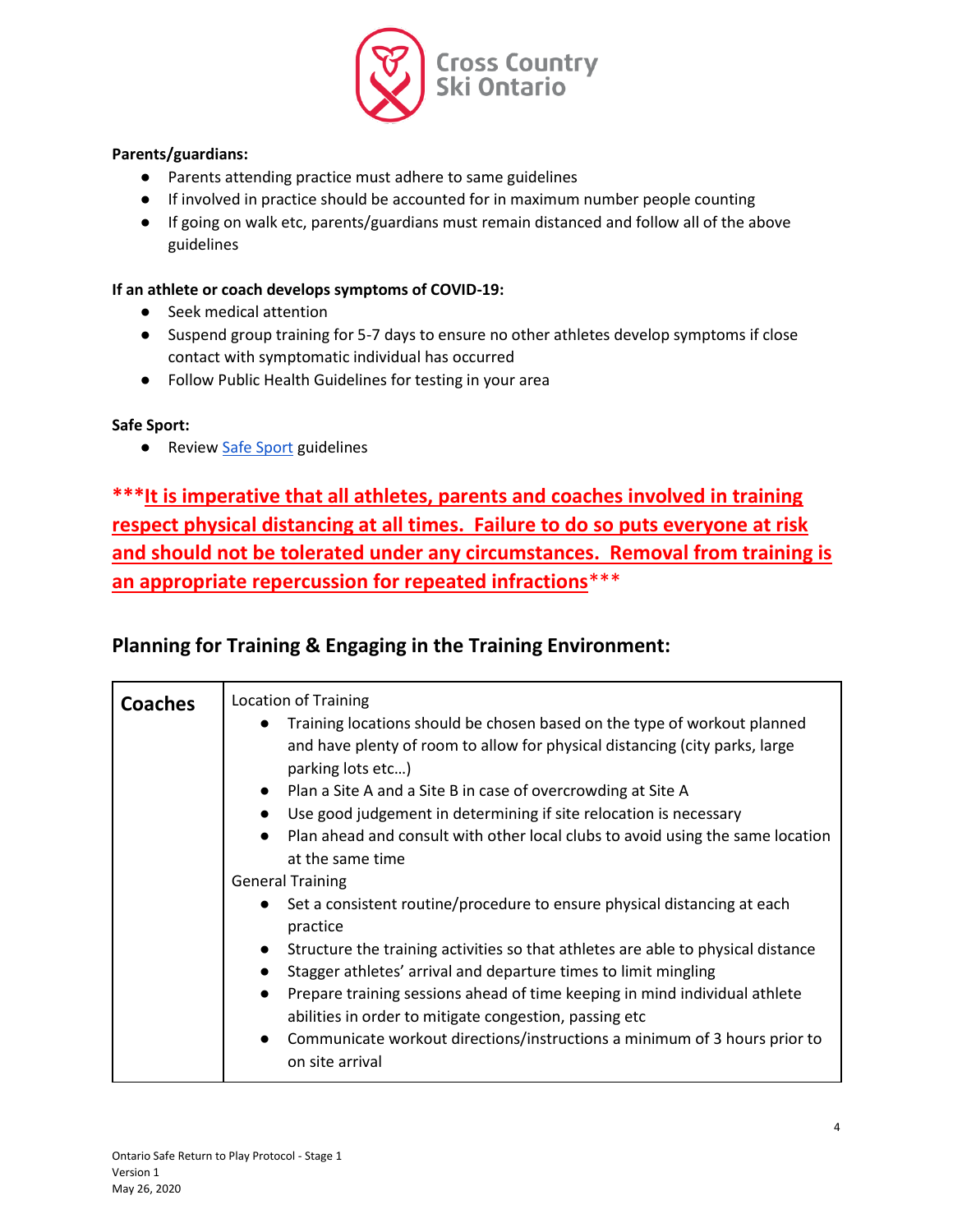

|                   | On site instructions should be brief and allow for participants to be separated<br>$\bullet$<br>by more than 2 metres<br>Suggestions for How to Practice Physical Distancing<br><b>Time Trials/Competitions</b><br>Individual start only with seeding athletes to avoid passing situations<br>$\bullet$<br>Athlete self timed or coach only (stop) watch<br>$\bullet$<br>No bibs<br>$\bullet$<br>Virtual challenges so athletes can compete at different times                                                                                                                                                                                                                                                                                                                                                                                                                                                                                                                                                                                                                                                                                                                                                                                                 |
|-------------------|----------------------------------------------------------------------------------------------------------------------------------------------------------------------------------------------------------------------------------------------------------------------------------------------------------------------------------------------------------------------------------------------------------------------------------------------------------------------------------------------------------------------------------------------------------------------------------------------------------------------------------------------------------------------------------------------------------------------------------------------------------------------------------------------------------------------------------------------------------------------------------------------------------------------------------------------------------------------------------------------------------------------------------------------------------------------------------------------------------------------------------------------------------------------------------------------------------------------------------------------------------------|
| <b>Athletes</b>   | <b>General Training</b><br>Increase the minimum distance of 2 metres between other people when<br>engaged in higher speed training activities (ie. Roller skiing, running, cycling<br>etc)<br>Review instructions/directions provided by coach prior to arriving on site for<br>training<br>Arrive ready to go with all of your personal gear needed for your workout<br><b>Time Trial/Competition</b><br>Self time when instructed by coach<br>$\bullet$<br>Maintain a minimum of 2 metres between others if passing is necessary<br>$\bullet$                                                                                                                                                                                                                                                                                                                                                                                                                                                                                                                                                                                                                                                                                                                |
| <b>Facilities</b> | Please review the following guidelines from the Government of Ontario for safety re-<br>opening:<br><b>Emergency Orders</b><br><b>Resources for re-opening</b><br>Regulation 223/20 is an amendment for Regulation 82/20. This governs the<br>requirements for sport facilities. Please ensure you review the Regulation in its<br>entirety. Below is an excerpt which pertains to facilities for cross country skiing.<br>Section 34.4: Facilities, other than pools, that are in compliance with Section 8<br>Schedule 3 and that are being used by one or more of the following organizations,<br>leagues or clubs to train amateur or professional athletes or to run amatueur or<br>professional athletic competitions:<br>a national sport organization funded by Sport Canada or a member club of<br>I.<br>such an organization<br>a provincial sport organization or multi sport organization recognized by the<br>ΙΙ.<br>Ministry of Heritage, Sport, Tourism and Culture Industries or a member club<br>of such an organization<br>Section 8 Schedule 3<br>Facilities for athletic training or competitions<br>A. the only persons permitted to use the facility are athletes who are members<br>of an organization, league or club described above; |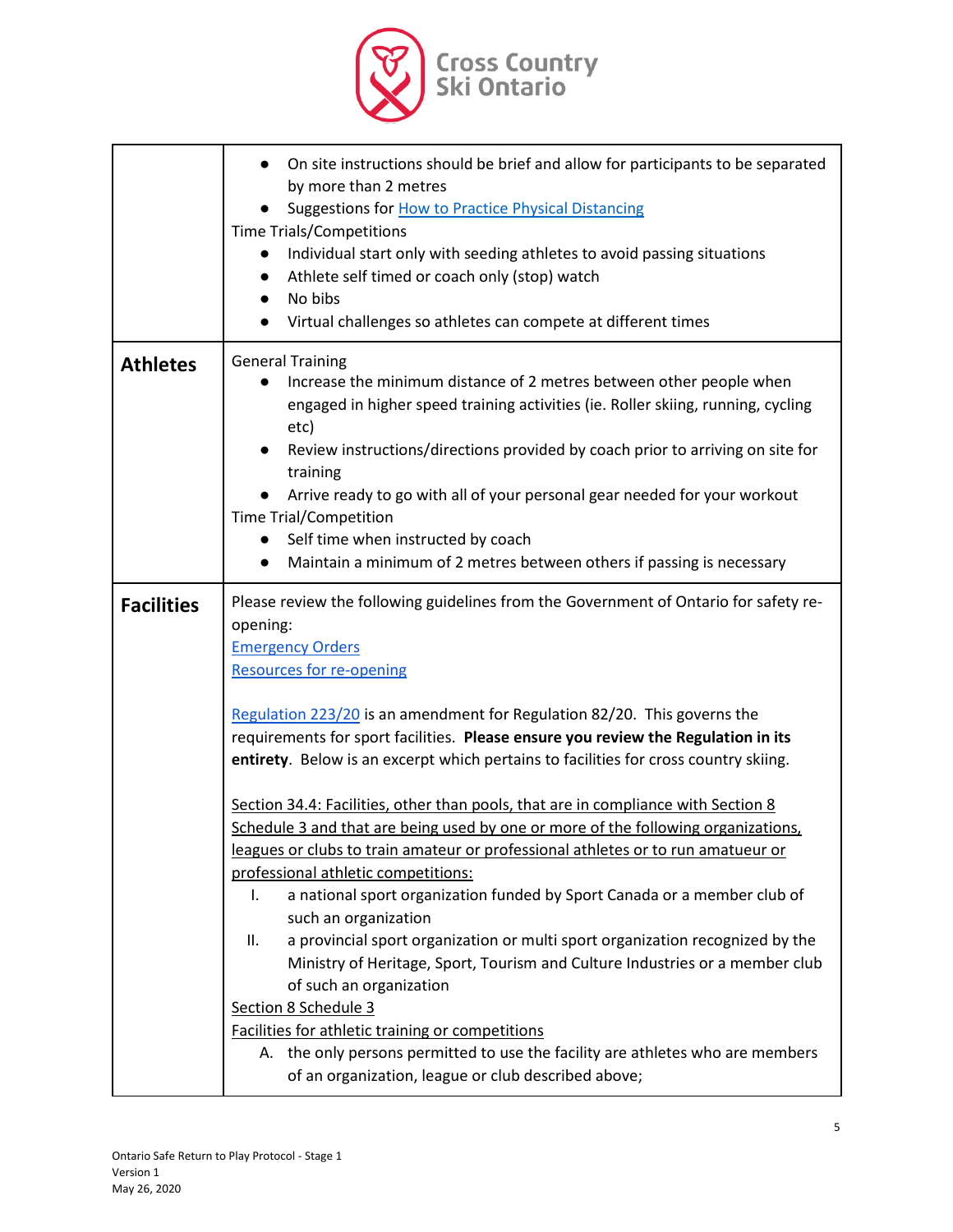

- B. any person who enters or uses the facility maintains a physical distance of at least two metres from any other person who is using the facility;
- C. team sports and pool-based sports are not practised or played within the facility;
- D. other sports or games that are likely to result in individuals coming within two metres of each other are not practised or played within the facility;
- E. all sport activities are conducted in accordance with the rules and policies of the applicable organization identified above, including the rules and policies put in palace to enable a safe return to the sport;
- F. no spectators are permitted at the facility, other than up to one accompanying parent, guardian or other adult for each athlete under the age of 18; and
- G. any locker rooms, change rooms, showers and clubhouses remain closed, except to the extent they provide access to a washroom or a portion of the facility that is used to provide first aid.